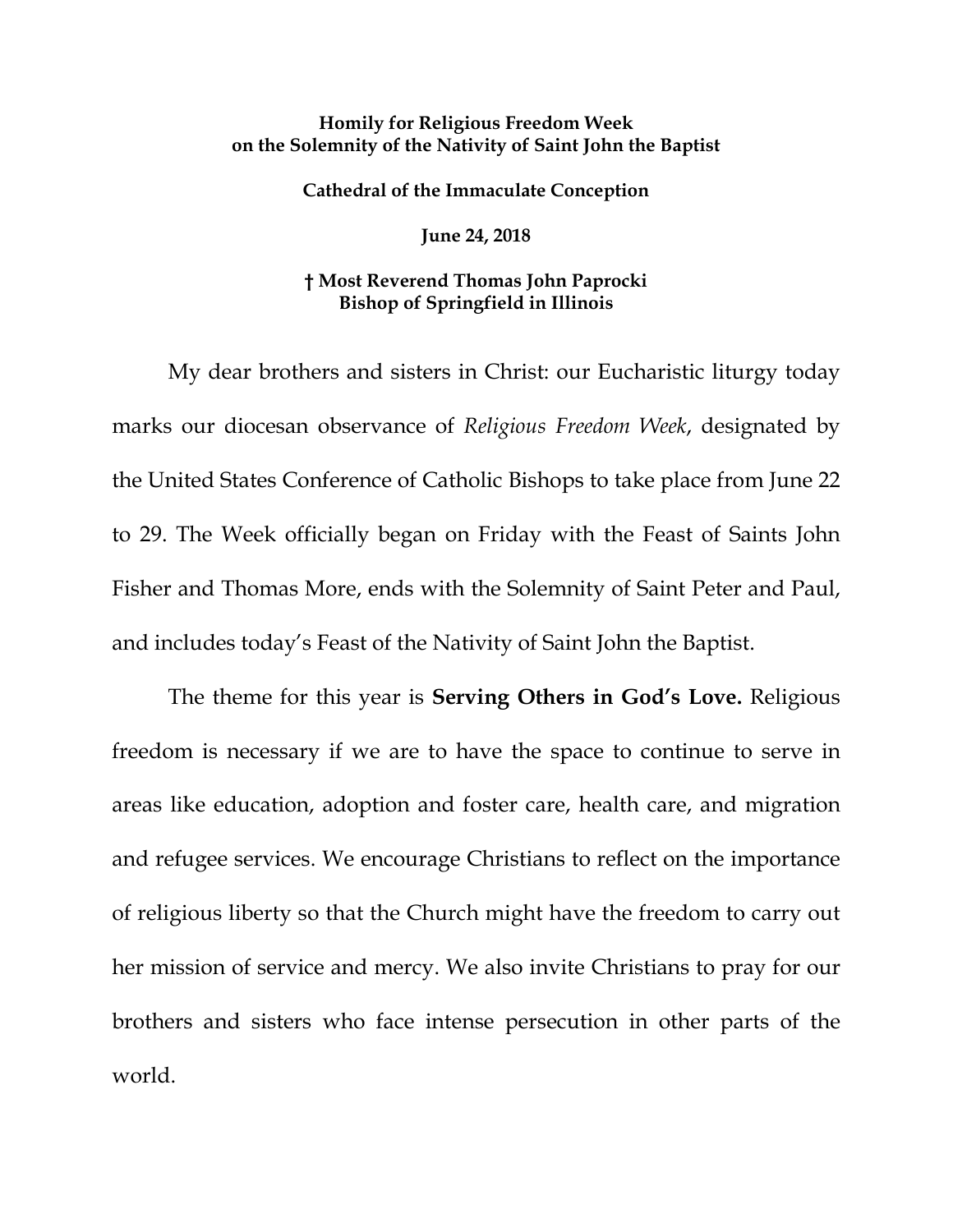The Bishops' Committee on Religious Liberty has decided that Religious Freedom Week will replace the Fortnight for Freedom, which was observed in recent years. Many public awareness campaigns take place over the course of a week—such as Catholic Schools Week, National Migration Week, and National Marriage Week. The hope is that a week will provide a focused period of time to concentrate our attention on the issue of religious freedom. This particular week centers around the feast days of saints who bore particular witness to religious liberty.

Saints Thomas More and John Fisher, whose Feast Day we commemorated on Friday, fittingly exemplify this year's theme of **Serving Others in God's Love**. These saints were martyred in 1535 for standing up for the sanctity of marriage and the freedom of the Church in opposition to King Henry VIII of England. In our country today, the Church faces challenges to her freedom to serve in healthcare, child welfare services, and education. While we seek to be faithful to Christ by serving our neighbors, ignoring conscience cannot be the condition placed on people of faith for service in the public square. Saints Thomas More and John Fisher show us what faithful service looks like. They loved and served their country. Yet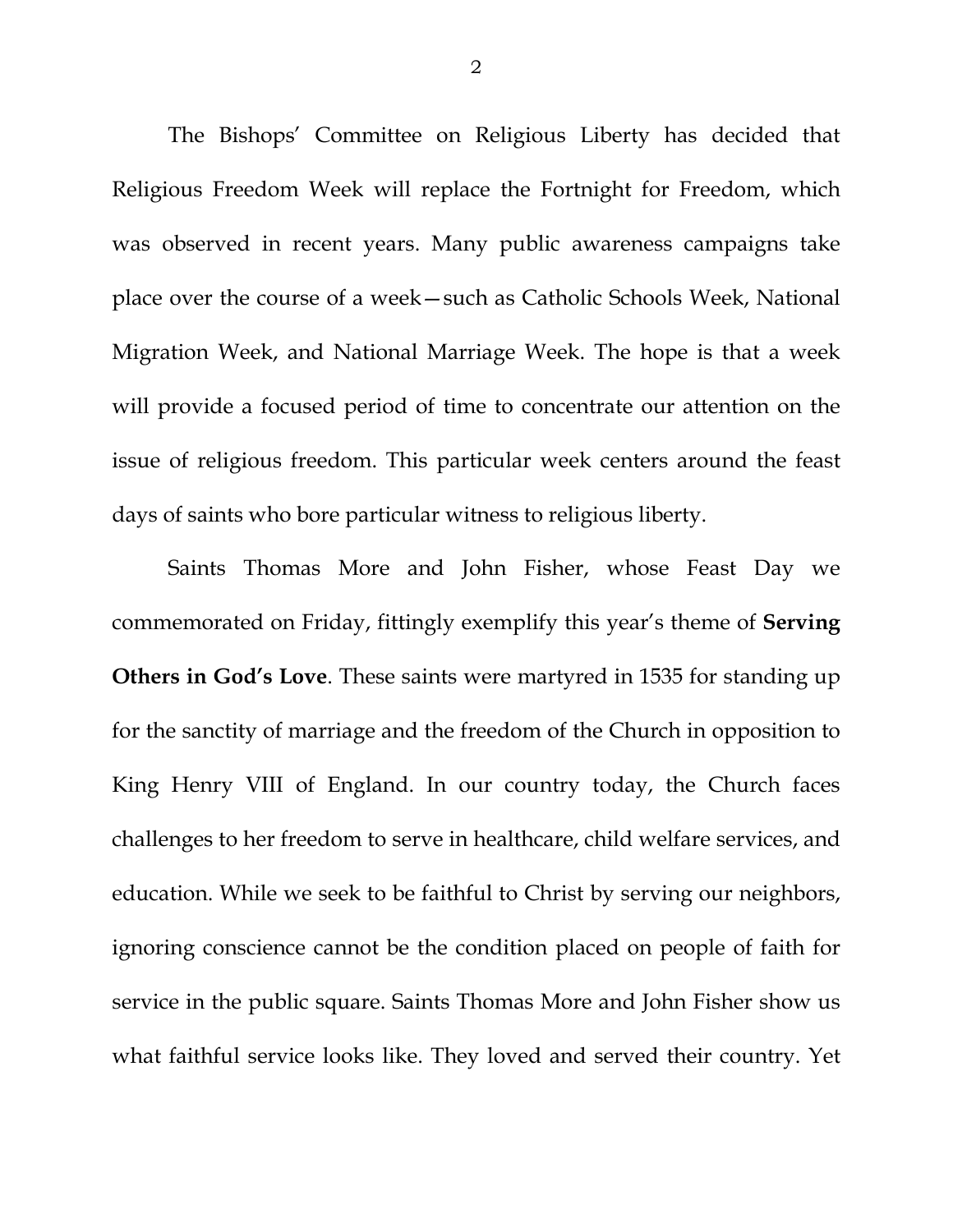they rightly recognized that they were being forced to choose between the Church and the king. They were faithful to the Church. May their example continue to illuminate the path for us, as we seek to faithfully serve our Church and country.

Today's feast day of the Birth of Saint John the Baptist is celebrated in accord with Sacred Scripture six months before the birth of Jesus (cf. Luke 1:36 and John 3:30). Saint Augustine found this date, right after the summer solstice, to be appropriate because, after the birth of John, the days begin to grow shorter, whereas after the birth of Jesus, daylight begins to increase. This is in keeping with the prophecy of John the Baptist, who put his relationship with Jesus into proper perspective with these words: "He must increase; I must decrease" (John 3:30). Saint John the Baptist was also beheaded because he spoke out against the adulterous marriage of the King, in this case, King Herod (cf. Matthew 14:3-12).

Saints such as Thomas More, John Fisher and John the Baptist died as martyrs because of their belief in the true meaning of marriage and human sexuality. We should draw strength from their example.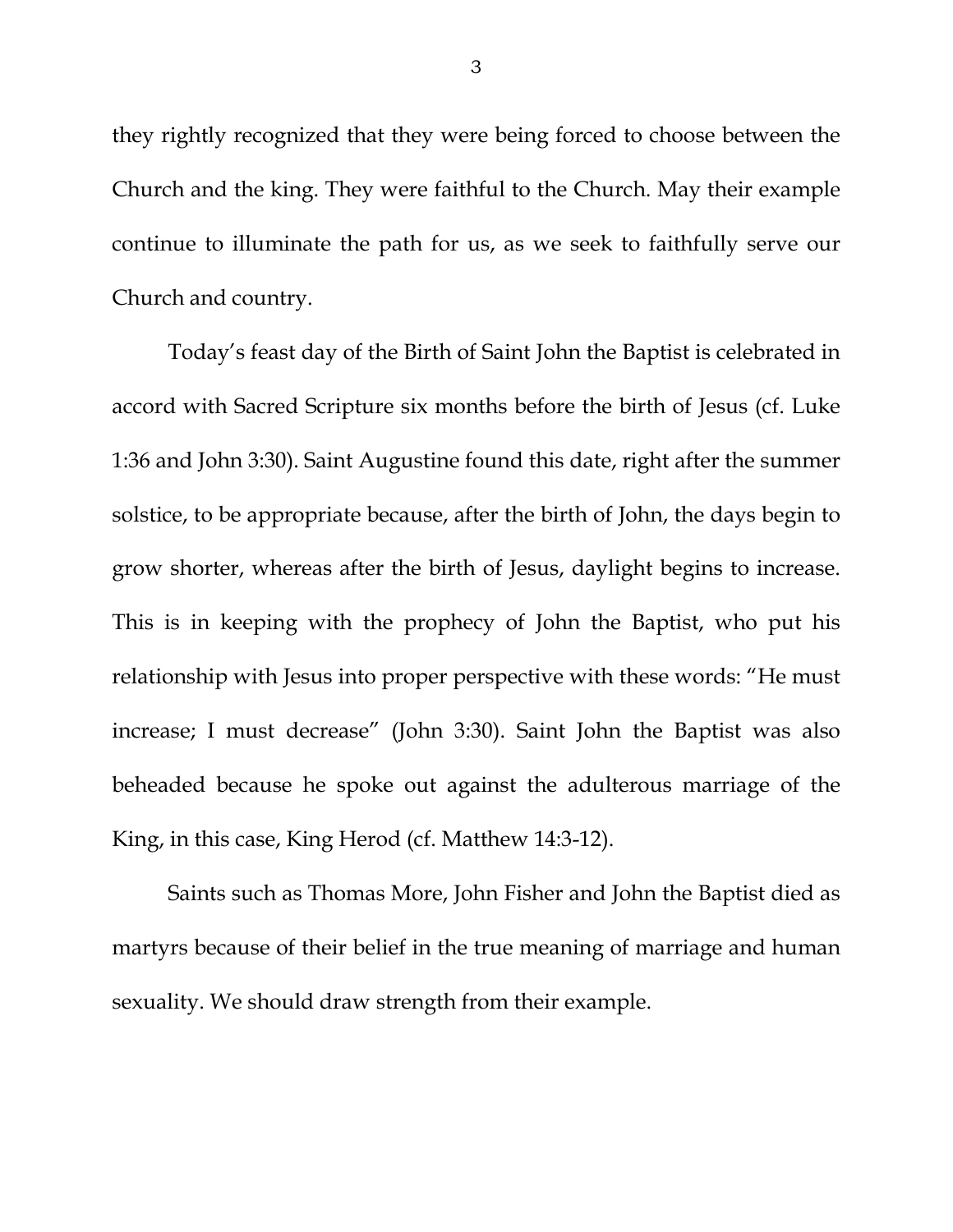A major area of national concern this year is freedom for child welfare service providers. The opioid crisis is putting a strain on the foster care system, since many parents with drug addictions are unable to care properly for their children. The number of children in need is going up. The number of families willing to take the children into their homes is going down. Yet while more children are waiting to be placed in families, faith-based child welfare providers are being targeted for closures because of their religious convictions, as we know all too well here in our diocese. For decades, Catholic Charities in Illinois provided these services. They excelled at recruiting families to serve as foster parents because they could go directly into churches and invite Catholics to serve in this way.

In addition to Illinois, service providers who have a track record of excellence in recruiting and assisting foster families in Pennsylvania, Massachusetts, California, and the District of Columbia are being shut down. In March, the City of Philadelphia issued an urgent call for 300 new foster parents to provide loving homes for some of the over 6,000 children in Philadelphia in need of foster care. That same month, however, the city abruptly barred Catholic Social Services of Philadelphia, one of the city's

4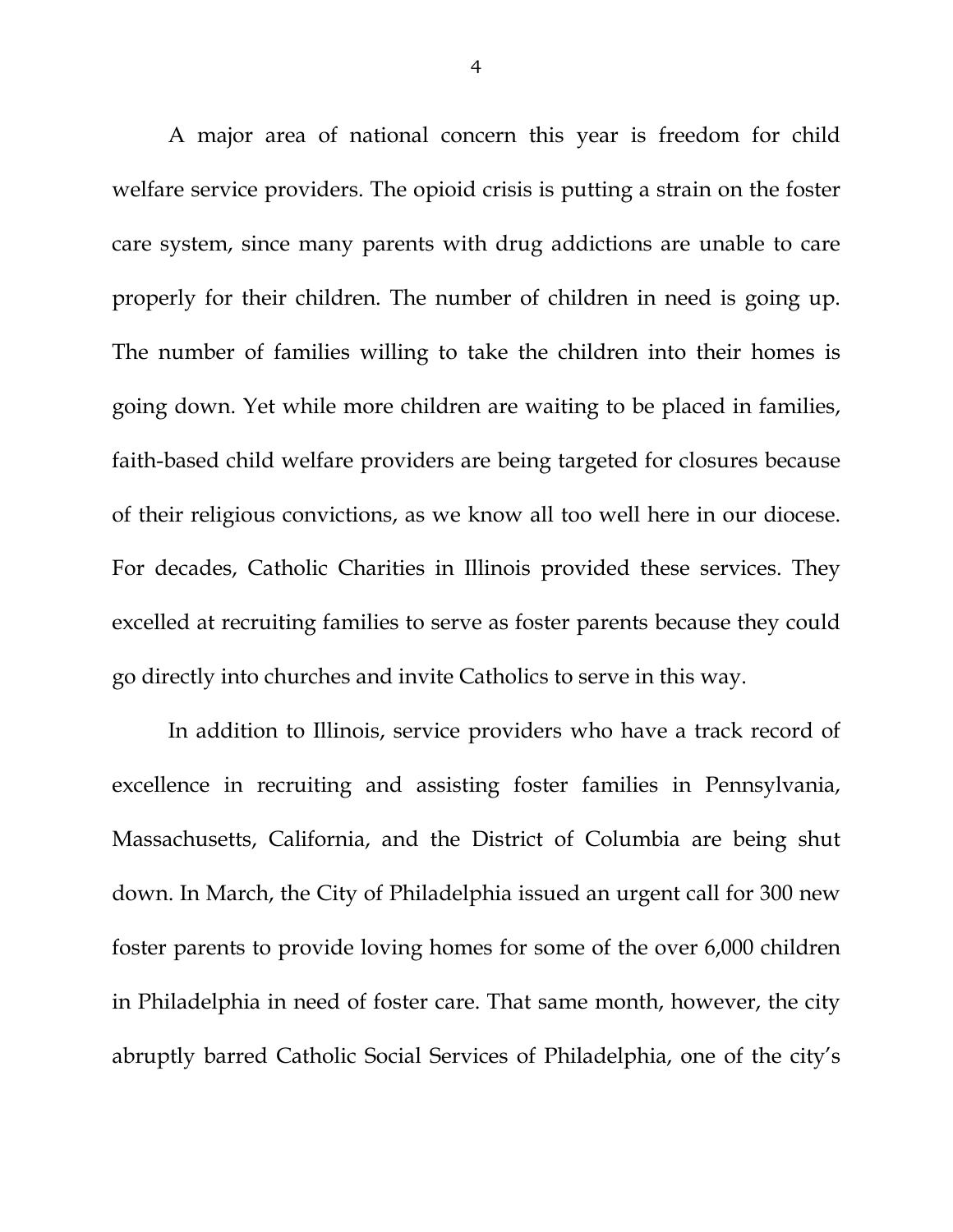top-rated foster agencies, from placing children with foster families. The city decided to stop allowing Catholic Social Services to place children in foster homes, solely because the city disagrees with the agency's religious beliefs  $-$  a decision the City is threatening to make permanent on June  $30<sup>th</sup>$ .

The proposed federal Child Welfare Provider Inclusion Act (H.R. 1881 / S. 811) that has been introduced in Congress would protect the religious liberty of child welfare service providers, including adoption and foster care agencies. Similar legislation has been introduced and passed in several states. Intolerance for religious views has real consequences, and in this case, it is vulnerable children who have suffered. We need to pray and act to keep political ideology from harming the best interests of children.

Acts of healing were central to the earthly ministry of Jesus Christ. Christians have over centuries developed healthcare ministries dedicated to the study and practice of medicine. Indeed, the Church invented the hospital as we know it. Today, orders like the Little Sisters of the Poor serve elderly low-income Americans of all backgrounds, yet the Little Sisters' work is at risk because of lawsuits brought by the states of California and Pennsylvania against the expanded religious and moral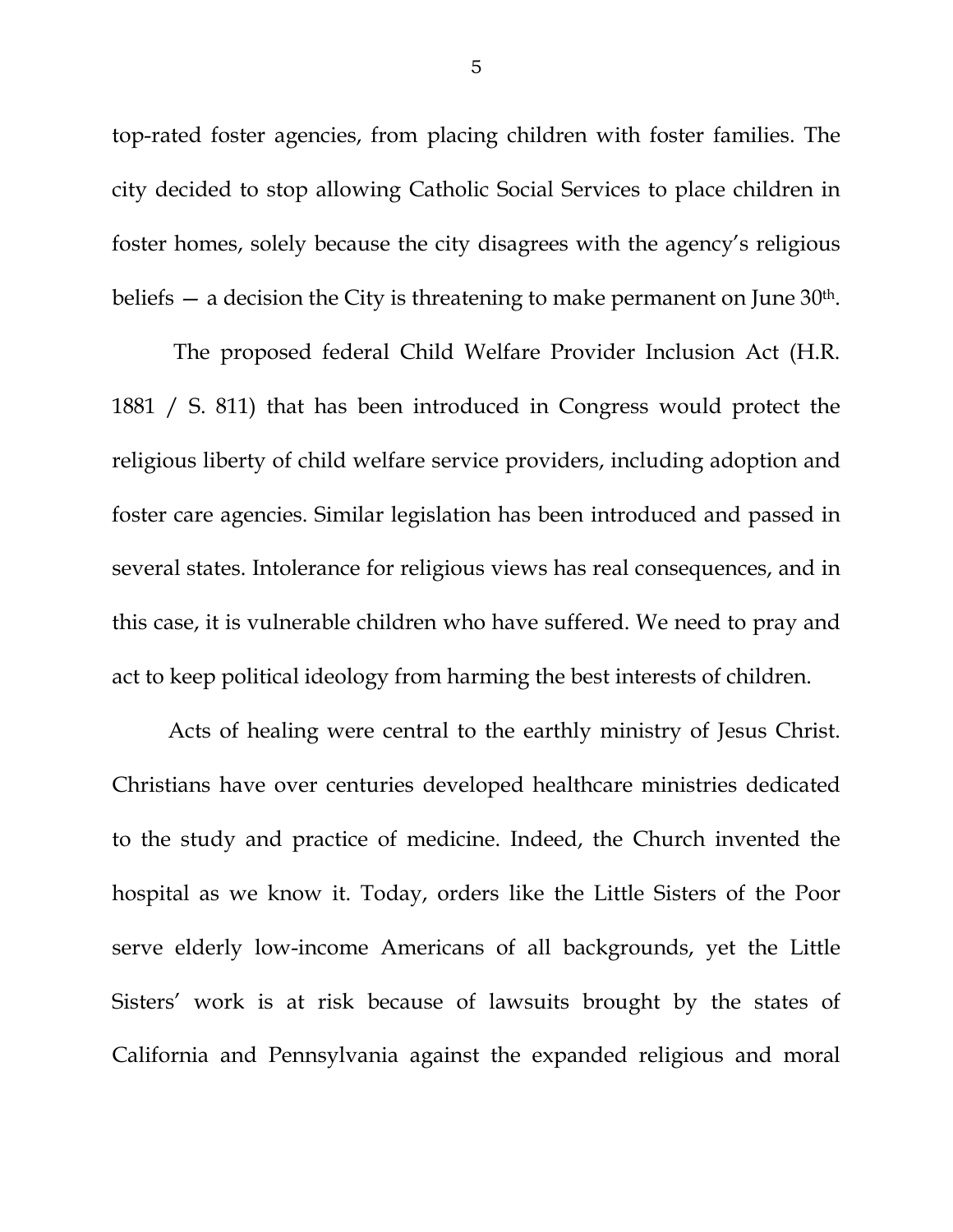exemption to the HHS contraception and abortifacient mandate. In New York, Catholic medical professionals have been forced to violate their consciences and participate in abortions. It is unthinkable that we would undermine our mission to heal by destroying innocent life and harming the persons for whom we are called to care.

Education is a central aspect of the Church's mission. One of the Spiritual Works of Mercy is to teach. In the U.S., Catholic schools have played an important role in offering hope in impoverished, primarily urban, areas. Catholic schools have been significant anchor institutions in many neighborhoods, and thus they benefit even those who are not their students. Catholic leaders played a leading role in ensuring that African-American children could have access to quality education. Education is what Catholics do, and it is difficult to imagine an America without Catholic schools. Catholic schools need the space — indeed, the freedom to operate in accordance with Catholic convictions if they are to continue to be a source of vitality for our society.

Schools that operate in accordance with Church teaching about marriage as the life-long union between one man and one woman face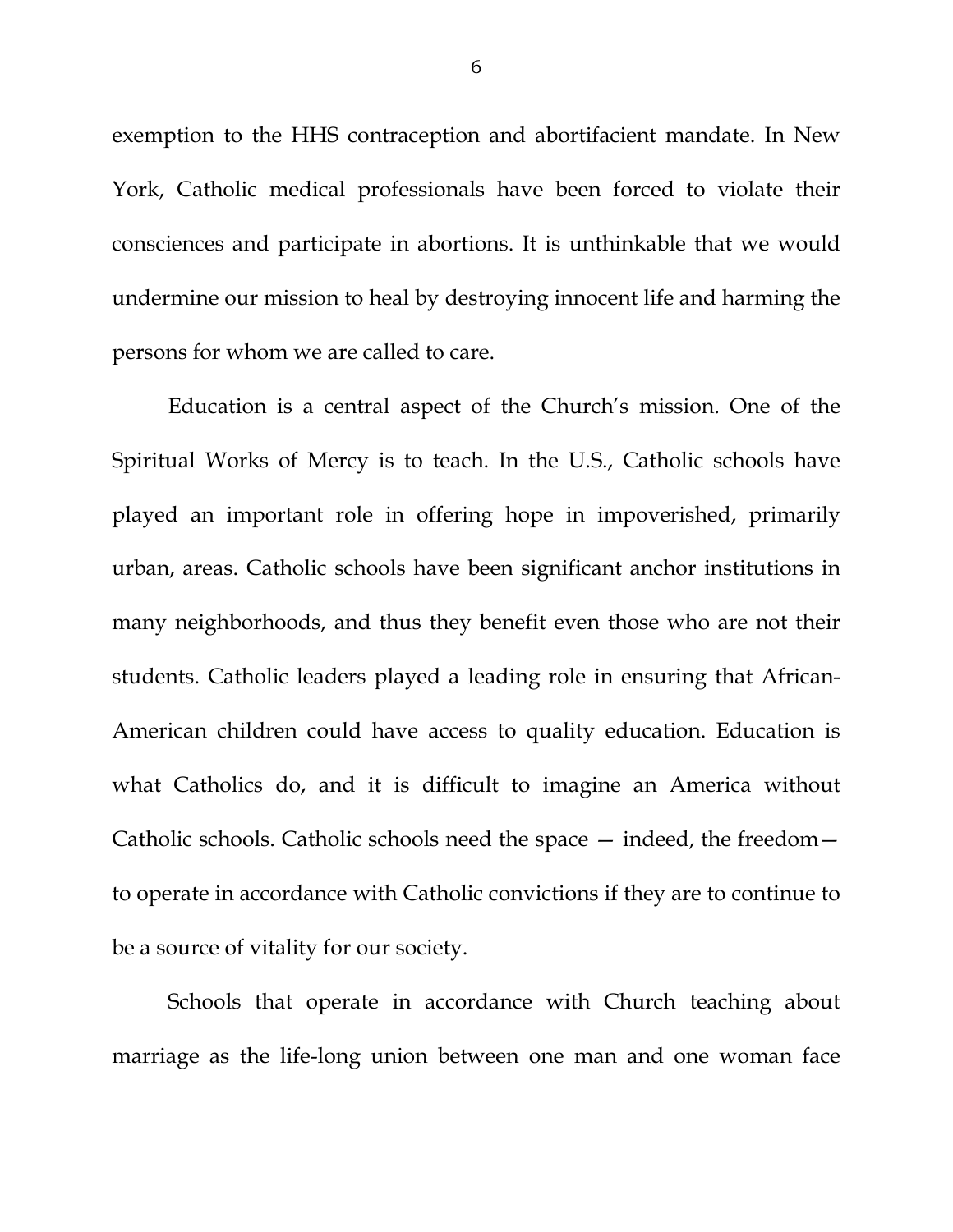significant pressure to change their policies. When Solicitor General Donald Verrilli argued before the Supreme Court in favor of redefining marriage, he acknowledged that religious institutions, including schools, could lose their tax-exempt status. The proposed First Amendment Defense Act (FADA) is a direct response to this threat. If enacted, this law would protect the tax-exempt status of non-profit entities, including schools.

The Church has long sought to serve the unique needs of "people on the move," from providing for basic needs, to assisting with resettlement, to offering legal services to help newcomers navigate the system of their host country. The Church provides exceptional service in this area and plays an indispensable role in our nation's immigration and refugee resettlement system. In recent years, Christian services have faced legal attacks, because the Church refuses to facilitate abortions for the children who come under our care. Groups like the ACLU set up a perverse dilemma, trying to force the Church to choose between unborn children and migrant children. By defending religious freedom, we are saying that we refuse to make such a choice.